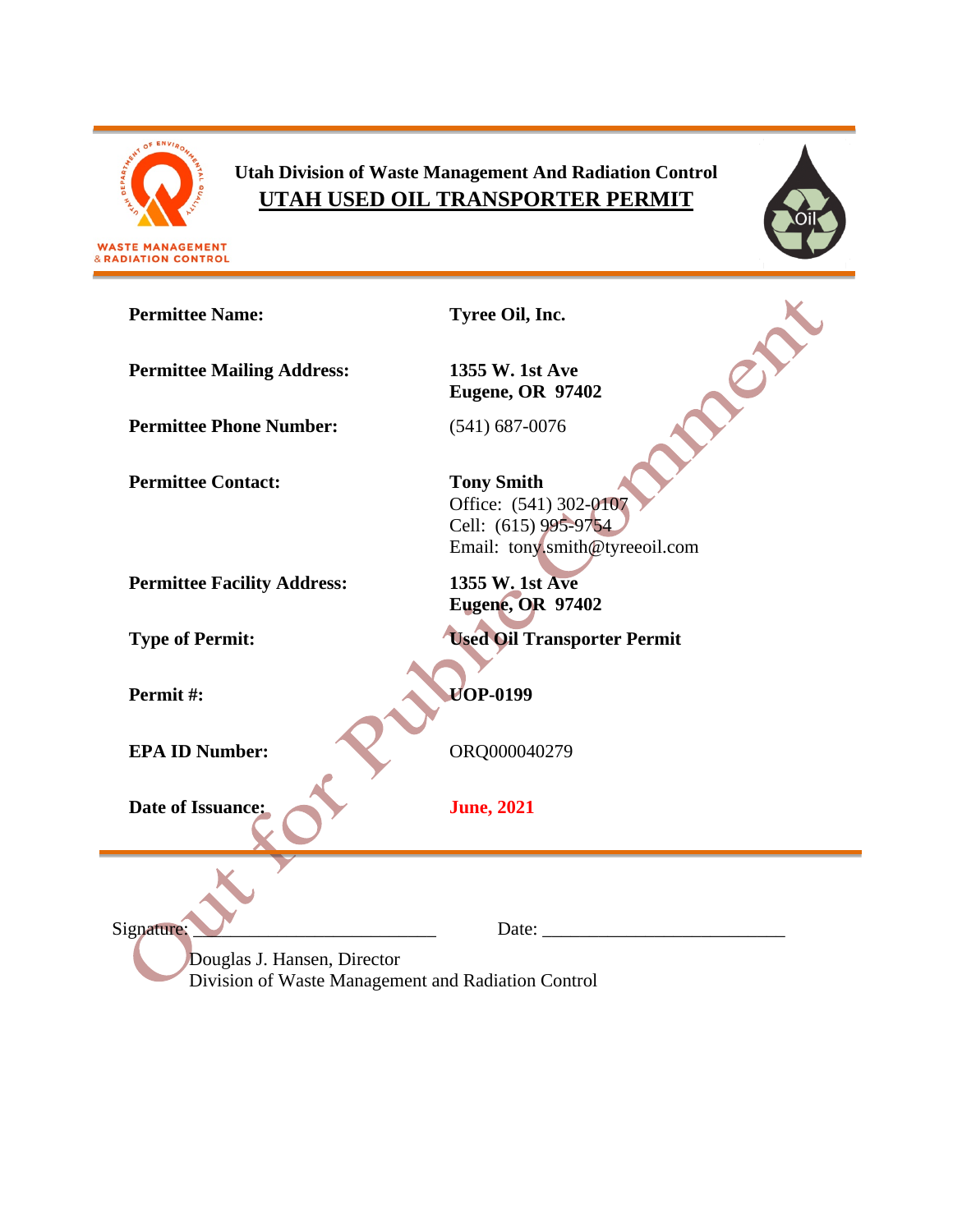#### **I.A. Effect of Permit**

- I.A.1. Tyree Oil, Inc. (hereafter referred to as "Permittee") is hereby authorized to operate as a Used Oil Transporter in accordance with all applicable requirements of R315-15 of the Utah Administrative Code (UAC) and of the Used Oil Management Act (the Act) 19-6- 701 et. seq., Utah Code Annotated and this Permit.
- I.A.2. This Permit shall be effective for a term not to exceed ten years in accordance with the requirements of R315-15-15 of the Utah Administrative Code.
- I.A.3. Attachments incorporated by reference are enforceable conditions of this Permit, as are documents incorporated by reference into the attachments. Language in this Permit supersedes any conflicting language in the attachments or documents incorporated into the attachments.

#### **I.B. Permit Revocation**

I.B.1. Violation of any permit condition or failure to comply with any provision of the applicable statutes and rules may be grounds for enforcement actions, including revocation of this Permit. The Director of the Division of Waste Management and Radiation Control (Director) shall notify the Permittee in writing of his intent to revoke this Permit.

## **I.C. Permit Modification**

- I.C.1. The Permittee may request modifications to any item or activity covered by this Permit by submitting a written permit modification request to the Director. If the Director determines the modification request is substantive, a public hearing, a 15-day public comment period or both may be required before any action on the modification request may be taken. Implementing a substantive modification prior to the Director's written approval constitutes a violation of the Permit and may be grounds for enforcement action or permit revocation.
- I.C.2. The Permittee shall notify the Director in writing of any non-substantive changes, such as changes to the contact person, within 20 days of the change.
- I.C.3. The Director may modify this Permit as necessary to protect human health and the environment, because of statutory or regulatory changes or because of operational changes affecting this Permit.

# **I.D. Spill Prevention, Emergency Controls and Maintenance**

- I.D.1. The Permittee shall maintain and operate all used oil transportation vehicles and associated equipment to minimize the possibility of fire, explosion or sudden or nonsudden release of used oil to the air, ground, soil, surface and groundwater and sewer systems.
- I.D.2. In the event of a release of used oil, the Permittee shall comply with the Emergency Controls and reporting requirements specified in R315-15-9 of the Utah Administrative Code and the Permittee's Emergency Spill Plan in Attachment 1.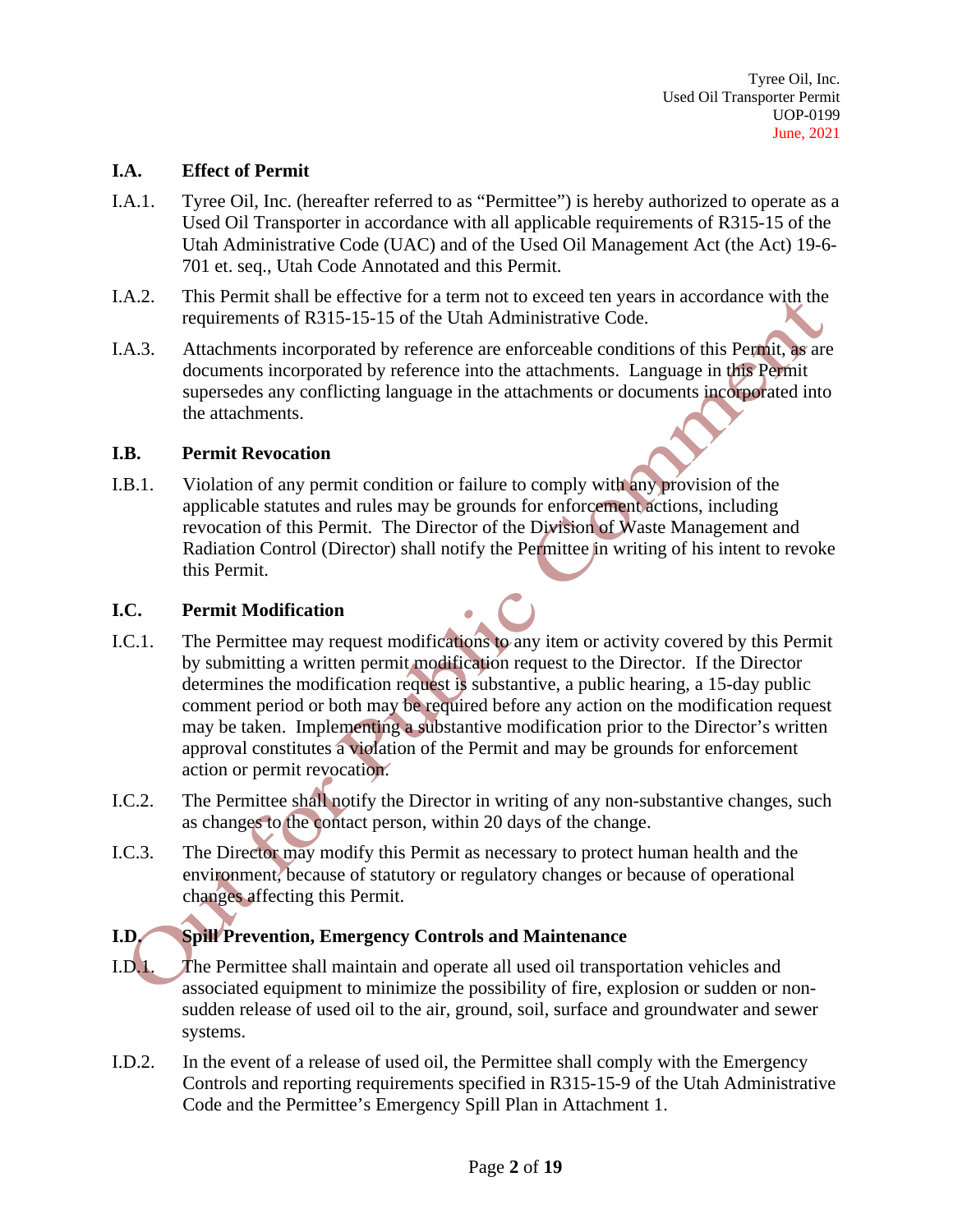#### **I.E. Record Retention**

- I.E.1. The Permittee shall maintain all applicable used oil records required by R315-15 of the Utah Administrative Code and this Permit at the Permittee's facility located at 1355 W. 1st Ave, Eugene, OR 97402 (EPA ID number ORQ000040279).
- I.E.2. All records shall be readily accessible for review by representatives of the Director. Records may be in a hard copy or electronic format. Records shall be maintained for a minimum of three years.

#### **I.F. Tracking**

- I.F.1. The Permittee shall keep written transportation records for both the collection and delivery of used oil. Collection and delivery records may be a log, invoice, manifest, bill of lading or other shipping document.
- I.F.2. The collection records shall include the generator's, transporter's, transfer facility's, off -specification burner's or processor's name and signature (dated upon receipt), address, volume of used oil collected and EPA identification number if applicable.
- I.F.3. The halogen content from screening tests, analytical laboratory testing or generator knowledge shall be documented on the used oil record/bill of lading at each used oil collection location prior to loading for transportation. The halogen content determination method (i.e., test or generator knowledge) shall be documented on the shipping document with the halogen concentration in accordance with Attachment 2 (Procedures for Recording Halogen Content).
- I.F.4. The Permittee shall document the PCB concentration based on analytical results of used transformer oil prior to collection and transport on the used oil record/bill of lading at each used oil collection location.
- I.F.5. The delivery records shall include the Permittee's name, address, EPA identification number, vehicle designation number, driver name, date of delivery, the volume of used oil delivered and the type of delivery (i.e., bulk oil in tankers or containerized, specifying container types and numbers).
- I.F.5.a. The used oil records shall include the receiving transfer facility's, off-specification burner's, processor's or other transporter's name and signature (dated upon receipt), address and EPA identification number.
- I.F.5.b. The Permittee shall create a new delivery record for internal transfers between the Permittee's transportation vehicles.

#### **I.G. Transportation Operations**

I.G.1. The Permittee is authorized to transport used oil and deliver the used oil to another permitted transporter, transfer facility, processor and re-refiner or used oil burner in accordance with R315-15-4.4 of the Utah Administrative Code.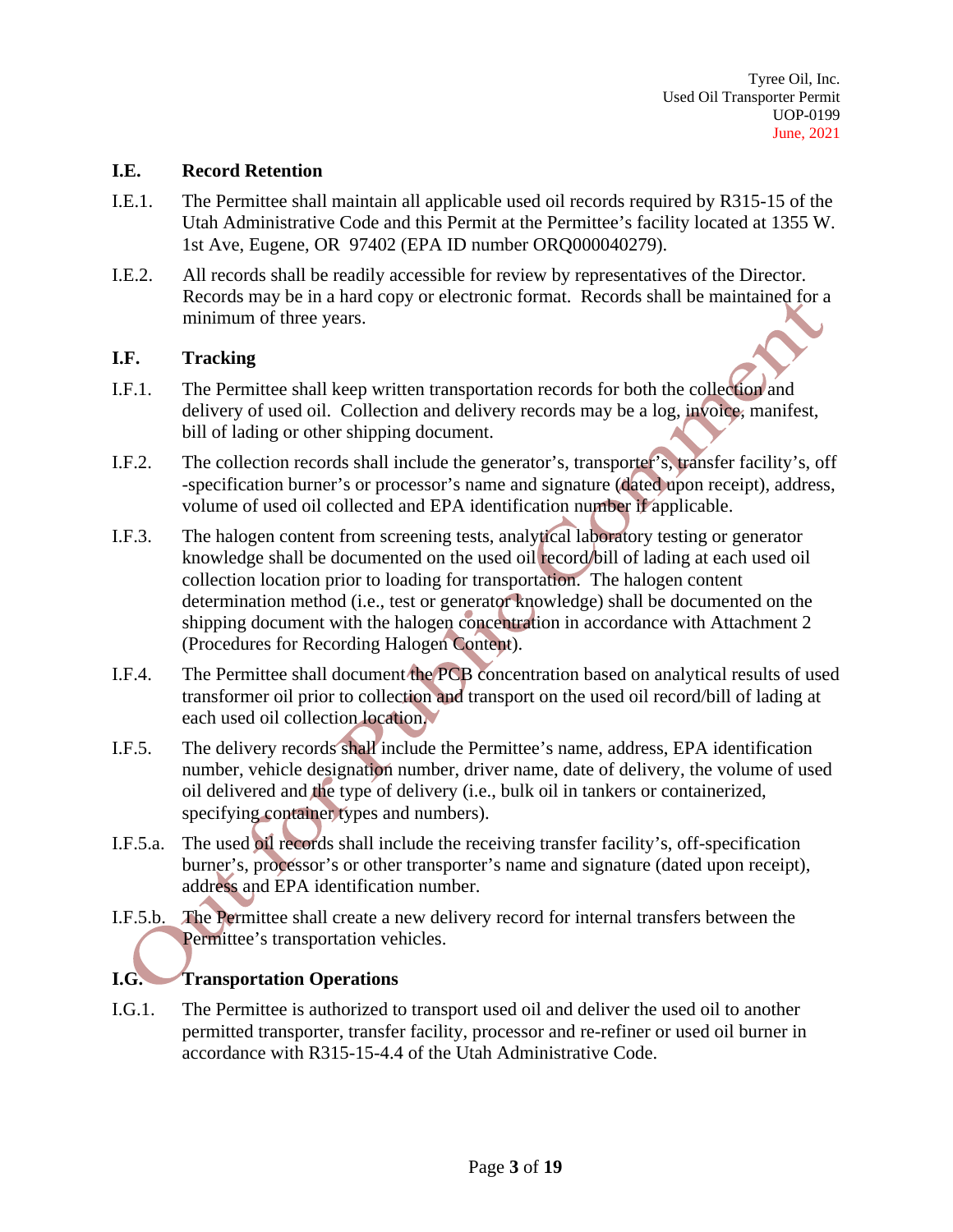- I.G.2. Transportation of oily water shall be managed as used oil if the used oil is destined to be recovered in accordance with R315-15 of the Utah Administrative Code and this Permit.
- I.G.3. The Permittee shall only accept used oil or oily water subject to R315-15 of the Utah Administrative Code that has halogen concentrations less than 1,000 ppm unless rebutted in accordance with Attachment 3 (Analysis Plan) or unless the oil was generated by a Very Small Quantity Generator (VSQG) or Do-It-Yourselfer Collection Center (Type A or B).
- I.G.4. The Permittee shall comply with TSCA regulations when transporting used oil with PCB concentrations greater than or equal to 50 mg/kg.

#### **I.H. Sampling and Analysis Halogen Determination**

I.H.1. The Permittee shall follow all sampling and analytical procedures in Attachment 3 (Analysis Plan) and Attachment 4 (Sampling Procedures) when conducting used oil sampling and analytical testing to meet the requirements of R315-15 of the Utah Administrative Code and this Permit.

#### **I.I. Prohibited Waste**

- I.I.1. Used oil that has been mixed with hazardous waste as defined by R315-261 of the Utah Administrative Code or PCBs as defined by R315-301-2(53) of the Utah Administrative Code shall no longer be managed as used oil and shall be subject to applicable hazardous waste and PCB-contaminated waste rules.
- I.I.2. Used oil shall not be stored in tanks, containers or storage units that previously stored hazardous waste unless these tanks, containers and storage units have been cleaned in accordance with R315-261-7 of the Utah Administrative Code.
- I.I.3. The Permittee shall not place, manage, discard or otherwise dispose of used oil in any manner other than specified in R315-15-1.3 of the Utah Administrative Code.

## **I.J. Waste Disposal**

- I.J.1. The Permittee shall properly characterize used oil waste related material to determine if the wastes are hazardous or non-hazardous in accordance with R315-15-8 of the Utah Administrative Code and manage accordingly.
- I.J.2. The Permittee shall maintain records showing characterization, handling and disposal of waste generated.

# **I.K**. **Used Oil Storage**

I.K.1. The Permittee shall not store used oil in Utah longer than 24 hours without first obtaining a transfer facility or processor permit for that storage location. This includes storing used oil in vehicles at loading and unloading docks and parking areas.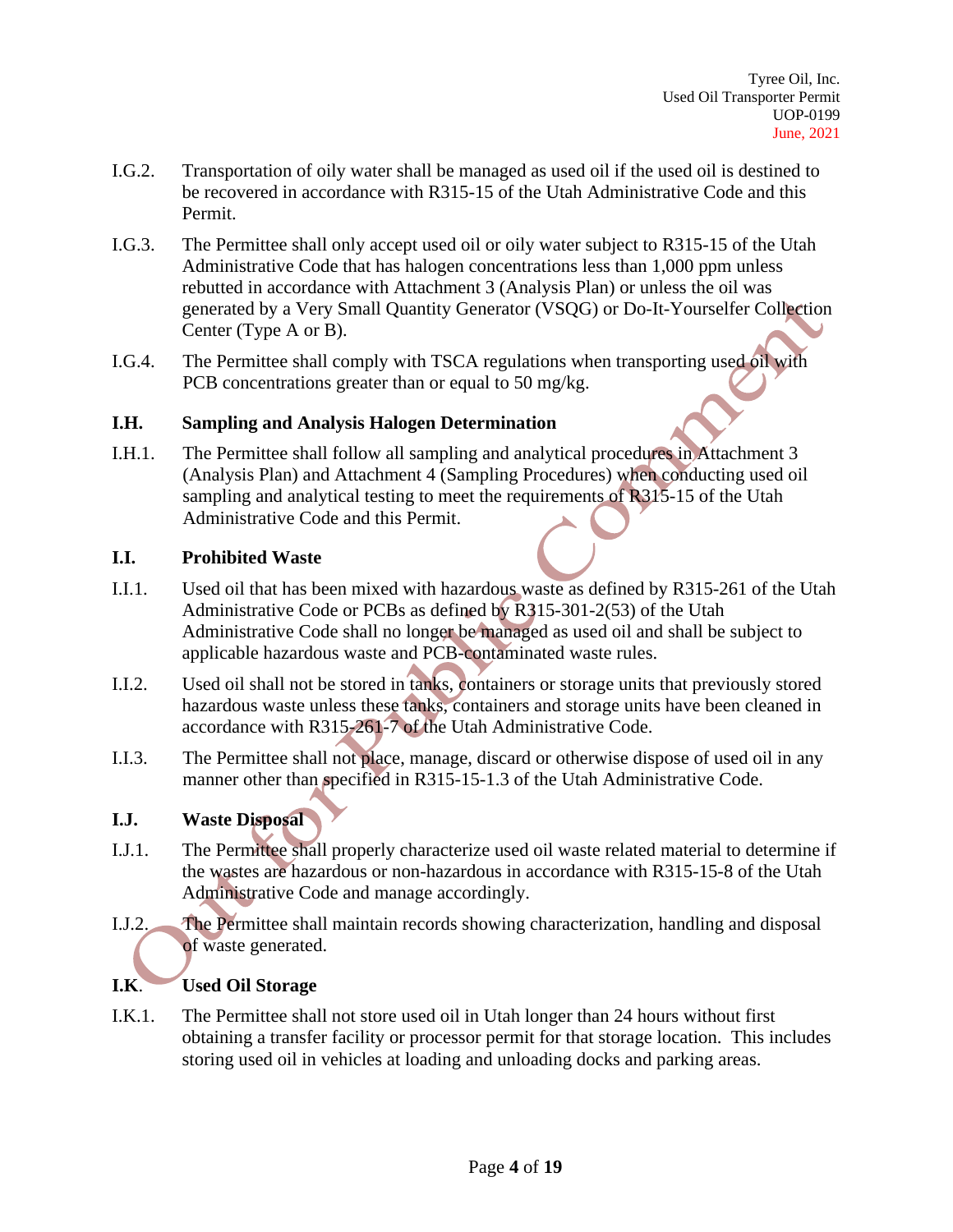I.K.2. The Permittee shall notify the Director if the 24-hour storage is exceeded due to mechanical failure of the Permittee's transportation vehicle prior to exceeding the 24 hour storage requirement.

### **I.L. Liability and Financial Requirements**

- I.L.1. The Permittee shall procure and maintain general liability and sudden used oil thirdparty environmental pollution liability coverage for the Permittee's operations as required by R315-15-10 of the Utah Administrative Code.
- I.L.2. The Permittee shall provide documentation of financial responsibility, environmental pollution legal liability and general liability coverage annually to the Director for review and approval by March 1 of each reporting year with the Annual Report Form UO 004.
- I.L.3. The Permittee shall provide documentation of financial responsibility, environmental pollution legal liability and general liability coverage to the Director upon request.
- I.L.4. The Permittee shall notify the Director immediately of any changes to the extent and type of liability coverage in accordance with R315-15-10 of the Utah Administrative Code.

## **I.M. Used Oil Handler Certificate**

I.M.1. In accordance with R315-15-4 of the Utah Administrative Code, the Permittee shall not operate as a used oil transporter without obtaining annually a Used Oil Handler Certificate from the Director. The Permittee shall pay a used oil handler fee, pursuant to Utah Code 63J-1-504, by December 31 of each calendar year to receive certification for the upcoming calendar year.

## **I.N. Inspection and Inspection Access**

- I.N.1. Any duly authorized employee of the Director may, at any reasonable time and upon presentation of credentials, have access to and the right to copy any records relating to used oil and to inspect, audit or sample. The employee may also make record of the inspection by photographic, electronic, audio, video or any other reasonable means to determine compliance.
- I.N.2. An authorized employee may collect soil, groundwater or surface water samples to evaluate the facility's compliance.
- I.N.3. Failure to allow reasonable access to the property by an authorized employee may constitute "denial of access" and may be grounds for enforcement action or permit revocation.

#### **I.O. Annual Report**

I.O.1. The Permittee shall prepare and submit an Annual Report to the Director by March 1 of the following year. The Annual Report shall describe the Permittee's used oil activities in Utah and document financial assurance using the Division's Used Oil Transporter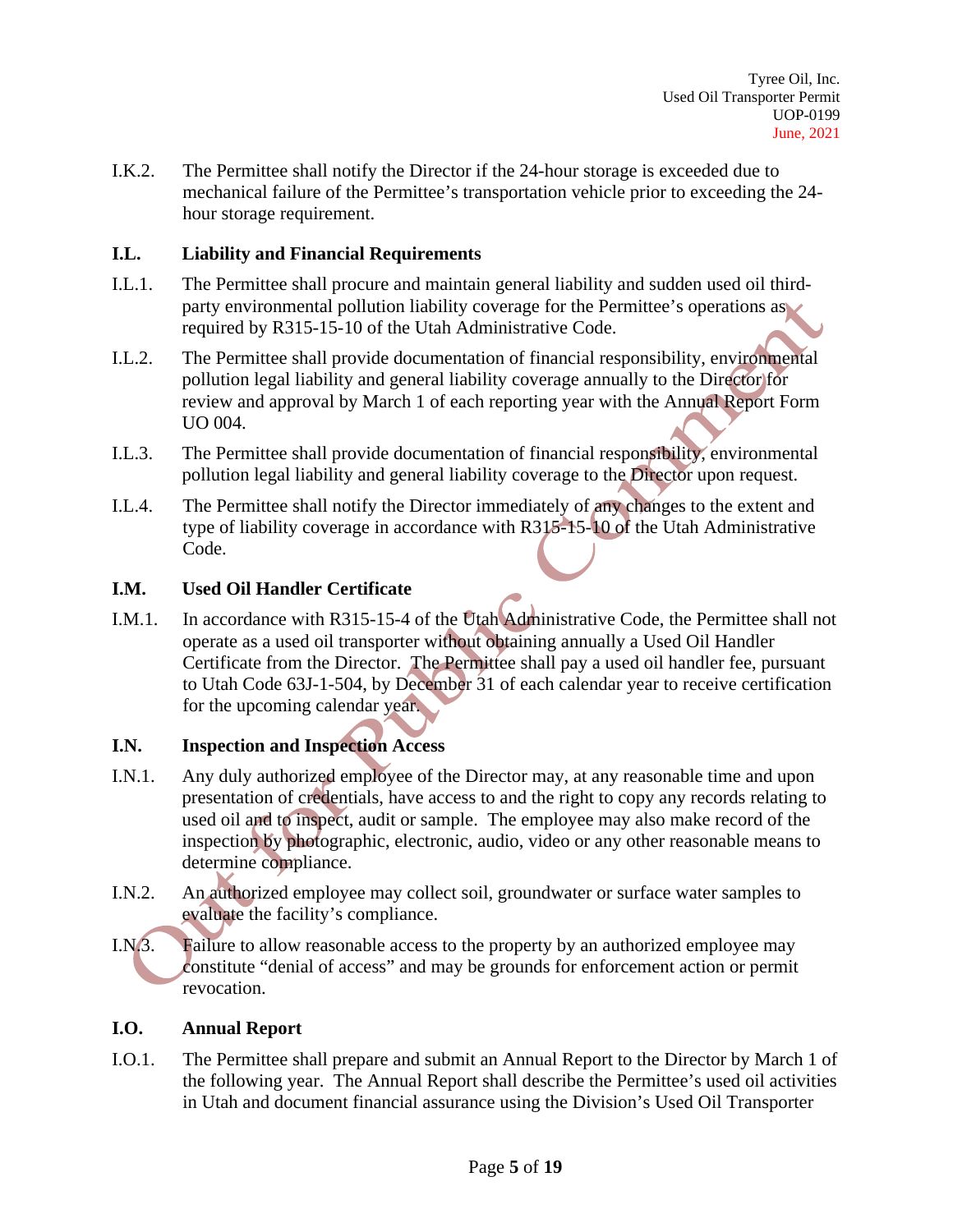Annual Report form (UO 004) as required by R315-15-13.4 of the Utah Administrative Code.

#### **I.P. Other Laws**

I.P.1. Nothing in this Permit shall be construed to relieve the Permittee of his obligation to comply with any Federal, State or local law.

#### **I.Q. Enforceability**

I.Q.1. Violations documented through the enforcement process pursuant to Utah Code Annotated 19-6-112 may result in penalties in accordance with R315-102 of the Utah Administrative Code.

#### **I.R**. **Effective Date**

I.R.1. The permit is effective on the date of signature by the Director.

Out For Rubble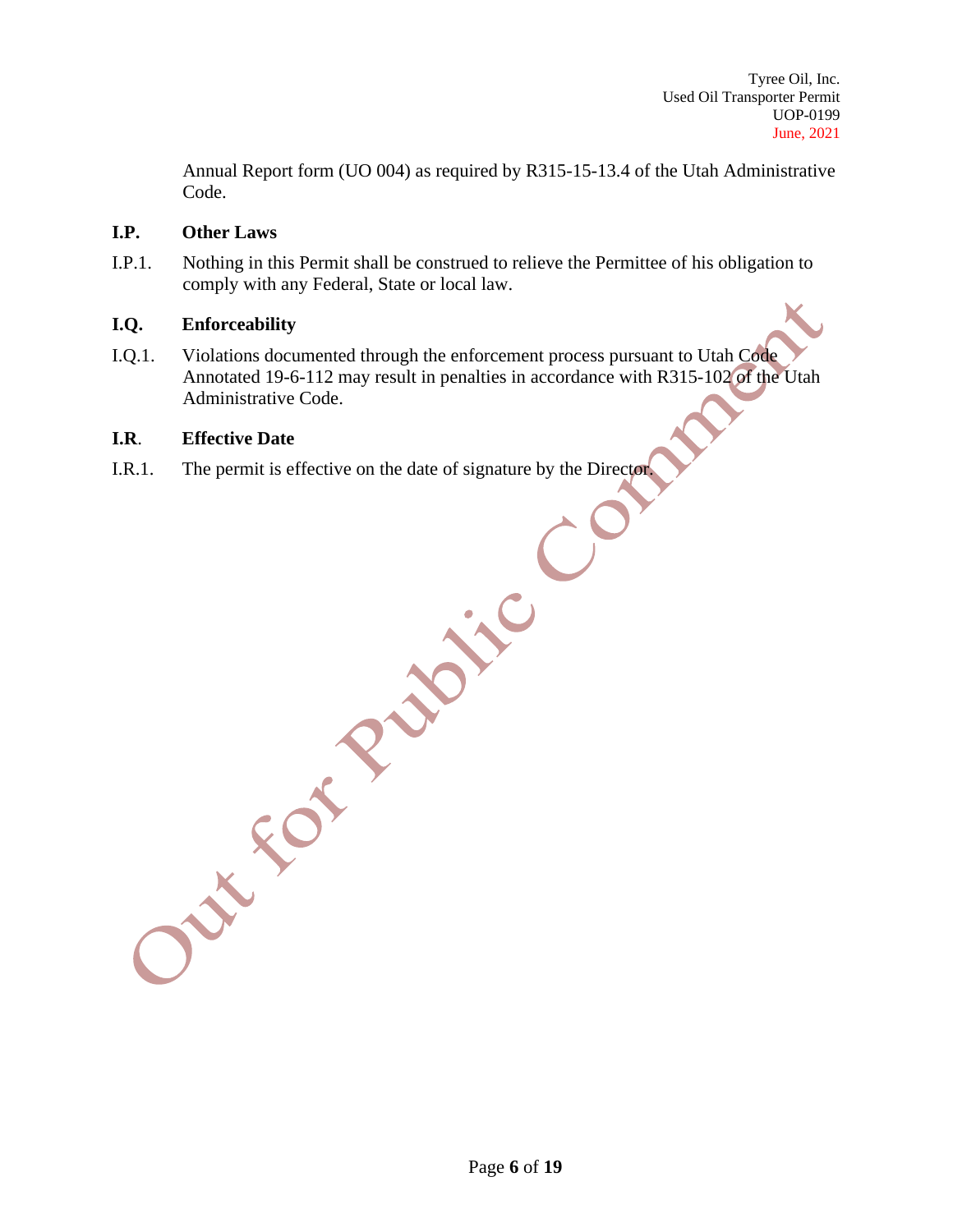## **II.A. Transport Vehicle Requirements**

II.A.1. The Permittee shall only transport used oil in the types of vehicles listed in Table II.A.

# **Table II.A: Vehicle Description**

| <b>Used Oil Capacity (gallons)</b><br><b>Type of Vehicle</b> |       |  |
|--------------------------------------------------------------|-------|--|
| <b>Tractor and Tanker Trailer</b>                            | 6,500 |  |

- II.A.2. All bulk used oil transport vehicles operated by the Permittee shall have the words "USED OIL" on both sides of the transport vehicle in a contrasting color that is distinguishable from the background color and at least three inches tall. These designations shall be in place at all times the transport vehicle is transporting or storing used oil. Individual containers of used oil shall be labeled "Used Oil."
- II.A.3. All of the Permittee's vehicles which transport used oil shall have a copy of the Permittee's Emergency Spill Plan (Attachment 1) maintained in the vehicle at all times.
- II.A.4. The Permittee shall maintain Emergency Spill Cleanup materials in all vehicles used to transport used oil as specified in Attachment 1 (Emergency Spill Plan) of this Permit.

# **II.B. Used Oil Loading and Unloading Requirements**

- II.B.1. The Permittee shall determine if the halogen content is less than 1,000 ppm prior to loading the used oil in accordance with Attachment 3 (Analysis Plan). The result shall be recorded on the transportation document (e.g., bill of lading).
- II.B.2. The Permittee shall secure the vehicle by positioning wheel chocks and applying the emergency brakes before loading or unloading used oil.
- II.B.3. The Permittee shall inspect all used oil collection equipment, if applicable (e.g., vehicles and associated pumping equipment) for any damage prior to use.
- II.B.4. The Permittee shall place buckets or other containers under piping connections to collect drips of used oil during loading and unloading operations.
- II.B.5. The Permittee shall ensure the amount of used oil to be loaded into the transport vehicle will not exceed the carrying capacity. The Permittee shall utilize a calibrated gauging instrument to measure used oil volume in each collection vehicle/tanker.
- II.B.6. The Permittee is not authorized to transfer used oil to or from rail cars.

# **II.C. Used Oil Sampling and Analysis**

II.C.1. The Permittee shall determine the halogen concentration and PCB concentration, if applicable, prior to acceptance of the used oil as required in this Permit and Attachment 3 (Analysis Plan).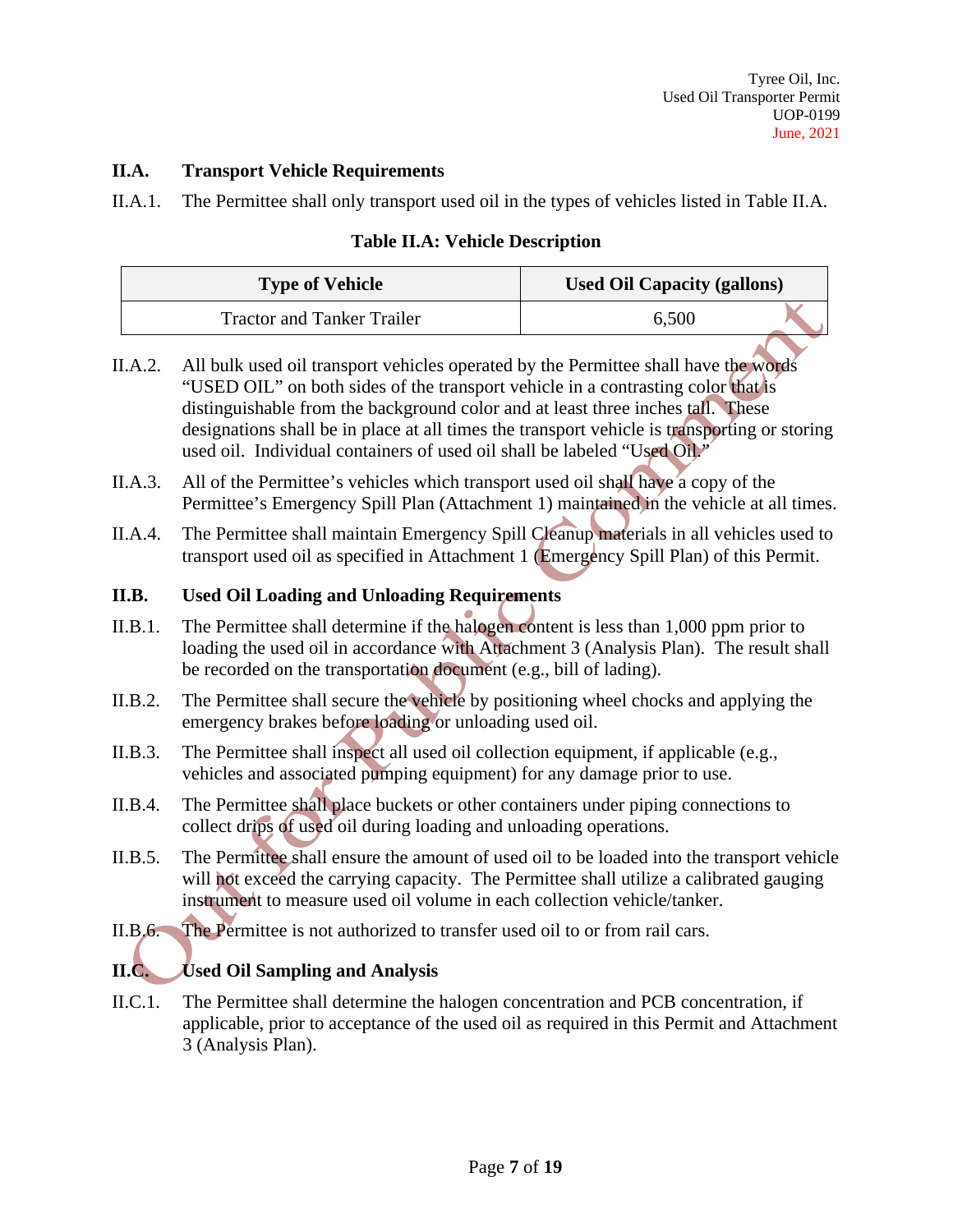#### **II.D. Rebuttable Presumption**

- II.D.1. Used oil with total halogen concentrations greater than 1,000 mg/kg (ppm) is presumed to have been mixed with a hazardous waste and shall be managed as a hazardous waste unless the Permittee successfully rebuts the presumption.
- II.D.2. Used oil with halogen concentrations between 1,000 ppm and 4,000 ppm may be accepted for transport, if the Permittee rebuts the hazardous waste presumption or has analytical data documentation from a prior used oil handler that the used oil is not a hazardous waste or if the used oil is solely from a Very Small Quantity Generators (VSQG) or is DIYer used oil from a collection center. The Permittee shall attach any analytical results used to rebut the hazardous waste presumption to the shipping documents.
- II.D.3. The Permittee may rebut the hazardous waste presumption in accordance with R315- 15-4.5 of the Utah Administrative Code if the Permittee can demonstrate that the halogens in the used oil originated from sources other than halogenated hazardous constituents listed in Appendix VIII of 40 CFR 261.
- II.D.4. If the additional testing shows that used oil has been mixed with a listed hazardous waste described in R315-261 of the Utah Administrative Code, the mixture is subject to regulation as a hazardous waste if the concentration of any individual compound listed in R315-261 Appendix VIII is greater than or equal to 100 mg/kg (ppm).
- II.D.5. The rebuttable presumption does not apply to metalworking oils/fluids containing chlorinated paraffins if they are processed through a tolling arrangement as described in R315-15-2.5(c) of the Utah Administrative Code to reclaim metalworking oils/fluids. The rebuttable presumption does apply to metalworking oils/fluids if such oils/fluids are recycled in any other manner or disposed.
- II.D.6. The rebuttable presumption does not apply to used oils contaminated with chlorofluorocarbons (CFCs) removed from refrigeration units if the CFCs are destined for reclamation. The rebuttable presumption does apply to used oils contaminated with CFCs that have been mixed with used oil from sources other than refrigeration units.

## **II.E. Used Oil Training**

- II.E.1. The Permittee shall train handlers of used oil in accordance with R315-15-4 of the Utah Administrative Code and the requirements of this Permit. New employees may not manage or process used oil without a trained employee present until used oil training is completed.
- II.E.2. The Permittee shall document that employees are trained in the identification of used oil, recordkeeping requirements, emergency spill plan and facility used oil procedures for handling, transporting, sample collection, halogen screening and laboratory analytical methods, rebuttable presumption testing, and the appropriate use of "generator knowledge" when determining the halogen content of used oil.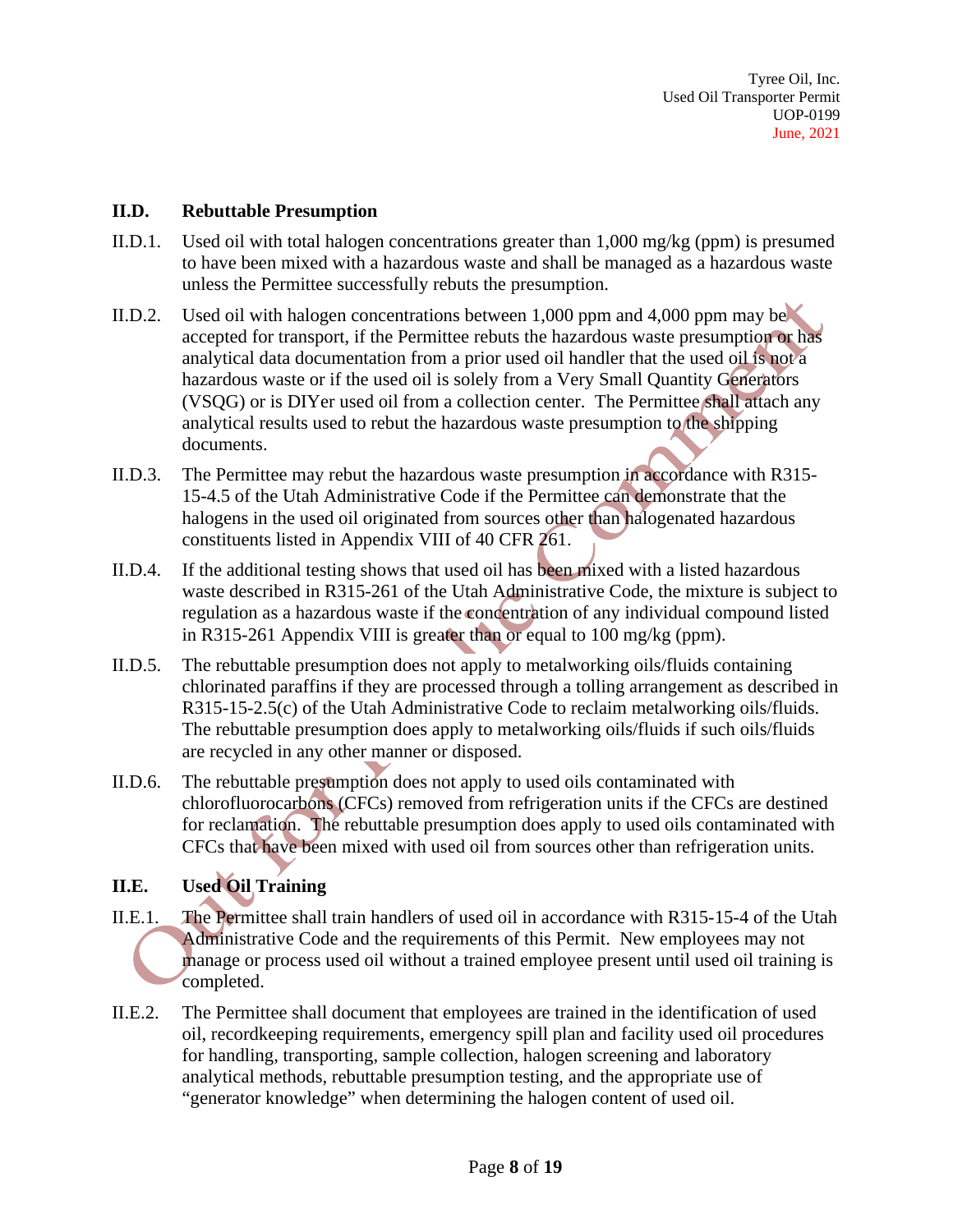- II.E.3. Employees collecting and performing field halogen testing shall be trained and demonstrate competence in collecting a representative used oil sample and testing for halogens using a CLOR-D-TECT® kit prior to fieldwork.
- II.E.4. The Permittee shall provide, at a minimum, an annual used oil training refresher course for employees handling used oil. Additional training is required if the Permittee changes used oil handling procedures or this Permit is modified.
- II.E.5. The Permittee shall keep training records for each employee for a minimum of three years. Employees and supervisors shall sign and date training attendance sheets to document class attendance.

#### **II.F. Spill Response, Remediation, and Reporting**

- II.F.1. In accordance with R315-15-9.1(a) of the Utah Administrative Code, the person responsible for the spill shall immediately take appropriate action to minimize the threat to human health and the environment and notify the DEQ Hotline at (801) 536- 4123 if the spill is greater than 25 gallons or for smaller spills that pose threat to human health or the environment.
- II.F.2. Responders shall take action to prevent spills from spreading by utilizing absorbent, booms, pads, rags, etc. (See Attachment 1, Emergency Spill Plan).
- II.F.3. Once the material is containerized, a waste determination shall be made to determine the material's disposition.
- II.F.4. The Permittee is responsible for the material release and shall recover oil and remediate any residue from the impacted soils, water, or other property, or take any other actions as required by the Director until there is no longer a hazard to human health or the environment.
- II.F.5. All costs associated with the cleanup shall be at the expense of the Permittee.
- II.F.6. Vehicle spill kits shall contain, at a minimum, the equipment listed in Attachment 1 (Emergency Spill Plan) of this Permit and shall be checked daily prior to collection activities.
- II.F.7. The Permittee shall report all relevant information, including the amount of waste generated from cleanup efforts, the characterization of the waste (i.e. hazardous or nonhazardous), final waste determination, and disposal records. The report shall also include actions taken by the Permittee to prevent future spills.
- II.F.8. An air, rail, highway or water transporter who has discharged used oil shall give notice, if required by 49 CFR 171.15, to the National Response Center at http://nrc.uscg.mil/nrchp.html, (800) 424-8802. In addition to the notification above, a written report, as required in 49 CFR 171.16, shall be presented to the Director, Office of Hazardous Materials Regulations, Materials Transportation Bureau located in Washington, D.C., 20590.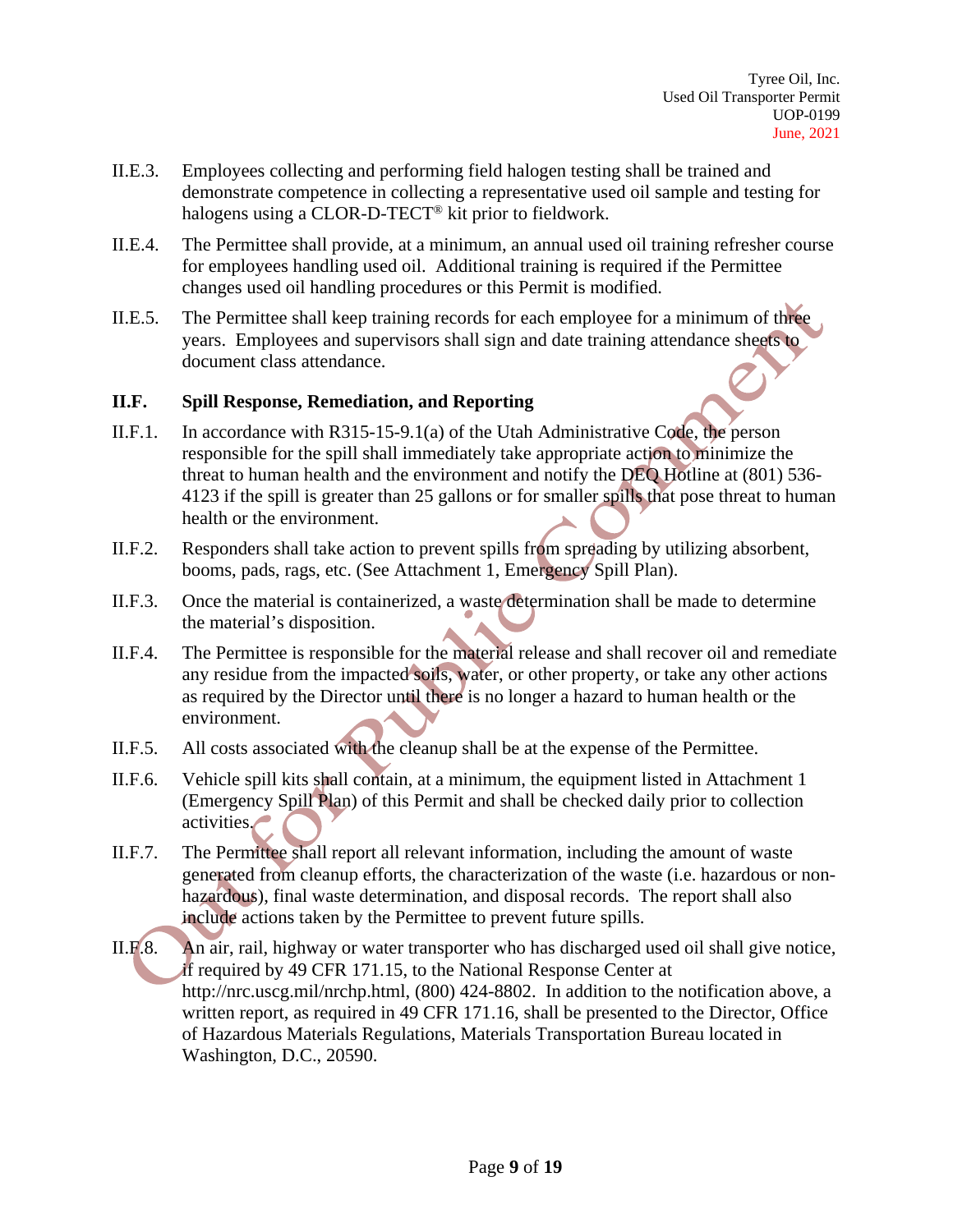II.F.9. In accordance with R315-15-9.4 of the Utah Administrative Code, the Permittee shall submit to the Director a written report within 15 days of any reportable release of used oil.

Out for Public Comment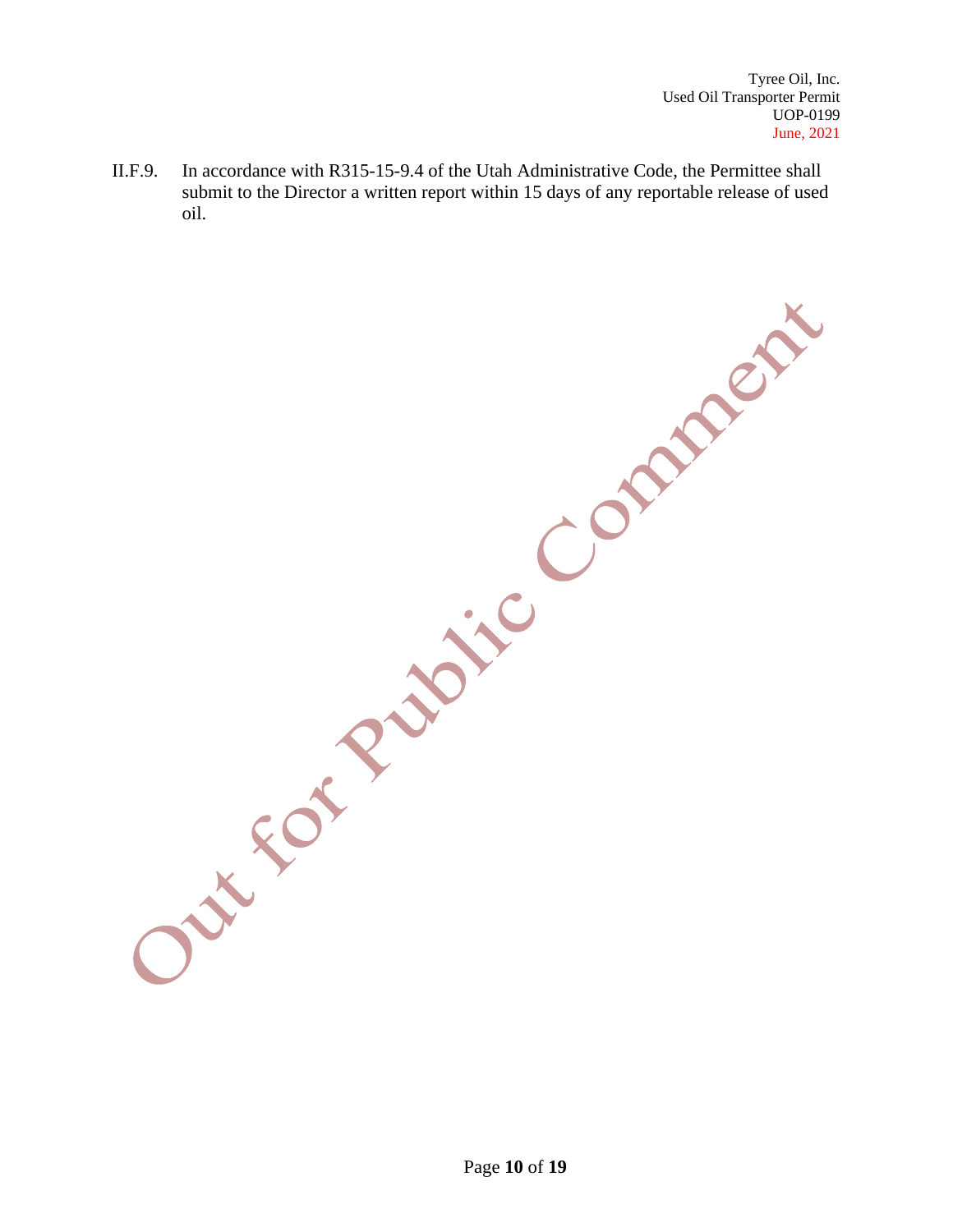# **Attachment 1 Emergency Spill Plan**

#### **A. General Procedures**

- A.1. In the event of a release of used oil, the Tyree Oil, Inc. employee will immediately take the following appropriate actions to contain and minimize the spill and the threat to life, health, environment and property:
- A.1.a. The Tyree Oil, Inc. employee will attempt to control or stop the leak if it can be done safely.
- A.1.b. Use absorbent material, booms, spill pads and dirt dams and dikes if necessary to control the material. If possible, keep spilled material out of storm drains and open waterways.
- A.1.c. Contact 911 emergency responders if needed.
- A.1.d. Contact the supervisor.
- A.1.e. If necessary, the supervisor will contact an authorized waste remediation company for assistance with the clean- up.
- A.2. Used oil spills exceeding 25 gallons, or that pose a risk to human health and the environment, shall be reported to Tyree Oil, Inc.'s management, and to the Utah Department of Environmental Quality and any other applicable regulatory agency immediately after containment of the spill (Table 1).

# **Table: 1: Regulatory Agency Notification Numbers**

| <b>Regulatory Agency</b>                                     | <b>Contact Phone Number</b>          |
|--------------------------------------------------------------|--------------------------------------|
| <b>National Response Center</b>                              | $(800)$ 424-8802 or $(202)$ 426-2675 |
| Utah Department of Environmental Quality<br>(within 24 hrs.) | $(801)$ 536-4123                     |
| Utah State Highway Patrol                                    | $(801)$ 538-3400                     |

- A.3. The following information shall be provided by telephone to the Utah State Department of Environmental Quality's 24-hour answering service at (801) 536-4123:
- A.3.a. The names, telephone numbers and the addresses of the parties that is responsible for the release.
- A.3.b. The name, title and telephone number of the individual that is reporting the spill.
- A.3.c. Time and date of the release of used oil.
- A.3.d. Location of the release, be as specific as possible including nearest town, city, highway or waterway.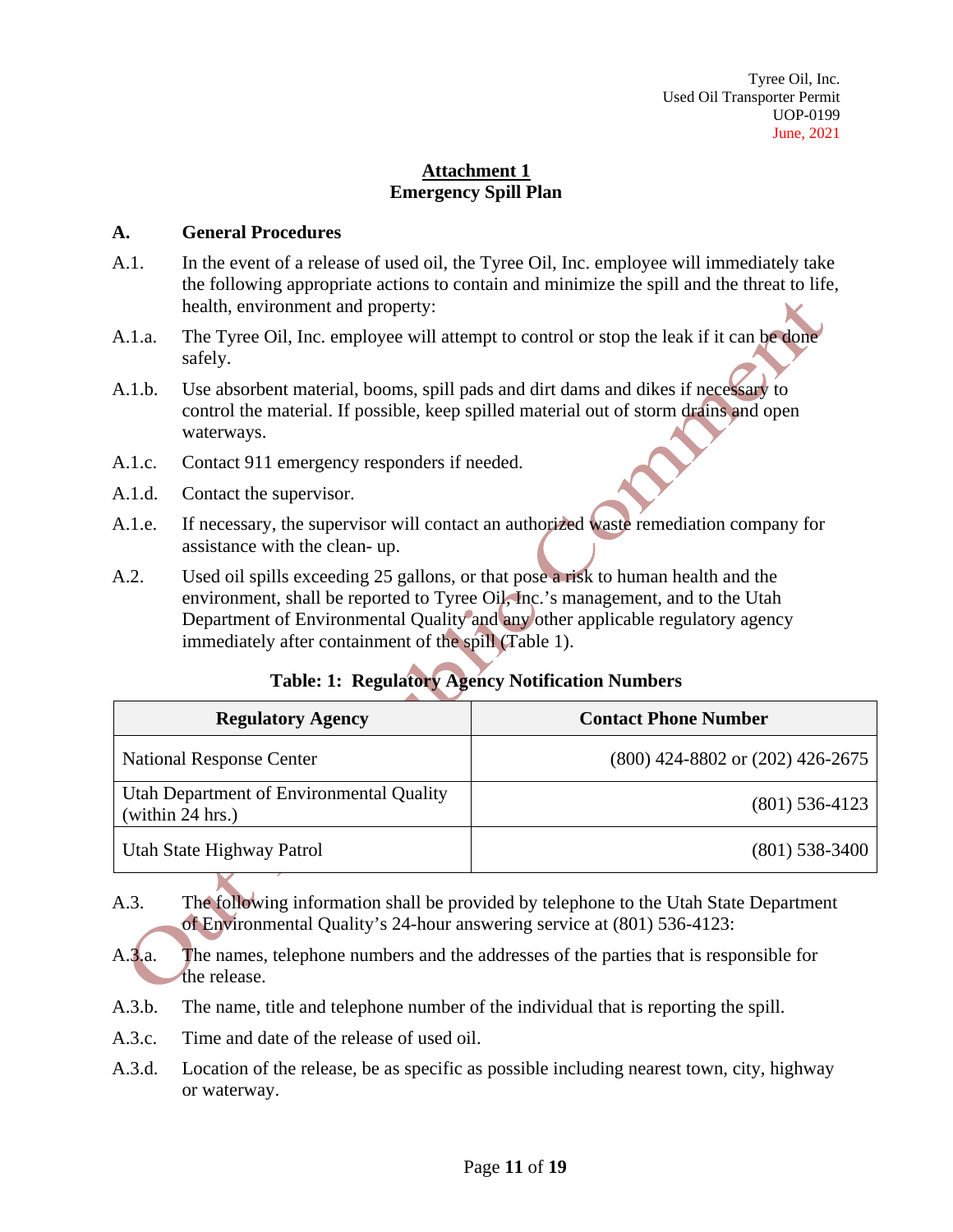- A.3.e. Description of released material found on the manifest or shipping document, along with the amount of material released.
- A.3.f. Cause of the release.
- A.3.g. Possible hazards to human health or the environment and any emergency action taken to minimize these threats.
- A.3.h. The extent of injury, if any
- A.4. If a spill occurs on a highway or railway, employees should immediately stop the release if possible, secure the scene and contain the spill. Tyree Oil, Inc. shall give notice, if required by 49 CFR 171.15 to the National Response Center (Table 1). The Utah State Highway Patrol (Table 1) shall be contacted if the spill restricts a public road.
- A.5. A spill report of used oil spills exceeding 25 gallons, or that pose a risk to human health and the environment, shall be submitted to the Division of Waste Management and Radiation Control within 15 days of the spill in accordance with R315-15-9.1.
- A.6. The driver/employee shall immediately notify their supervisor of reportable spills. If after hours, initial notification is to be made to the 24-hour emergency contacts in Table 2 below. If there are, injuries to personnel/public or the spill will require additional emergency responders to contain then all 911 to request help. The discharge notification form is included in this spill plan shall be completed by the operator after containment of the used oil, notification to emergency responders (if applicable) and Tyree Oil, Inc.'s management.

|  |  |  | <b>Table: 2: Emergency Contacts List</b> |  |
|--|--|--|------------------------------------------|--|
|--|--|--|------------------------------------------|--|

| <b>Contact Person</b> | <b>Title</b>               | <b>Contact Information</b>                                                                  |
|-----------------------|----------------------------|---------------------------------------------------------------------------------------------|
| Tony Smith            | Director of Transportation | Office: (615) 995-9754<br>Cell (24 hrs.): (541) 302-0107<br>Email: tony.smith@tyreeoil.com  |
| <b>Matt Keever</b>    | Dispatch Supervisor        | Office: (541) 954-3128<br>Cell (24 hrs.): (541) 954-3128<br>Email: matt.keever@tyreeoil.com |
| <b>Fire Response</b>  | <b>NA</b>                  | 911                                                                                         |

A.7. The transporter shall maintain absorbents and equipment to contain a leaking containers and spills. At a minimum each vehicle spill kit shall contain the items listed in Table 3.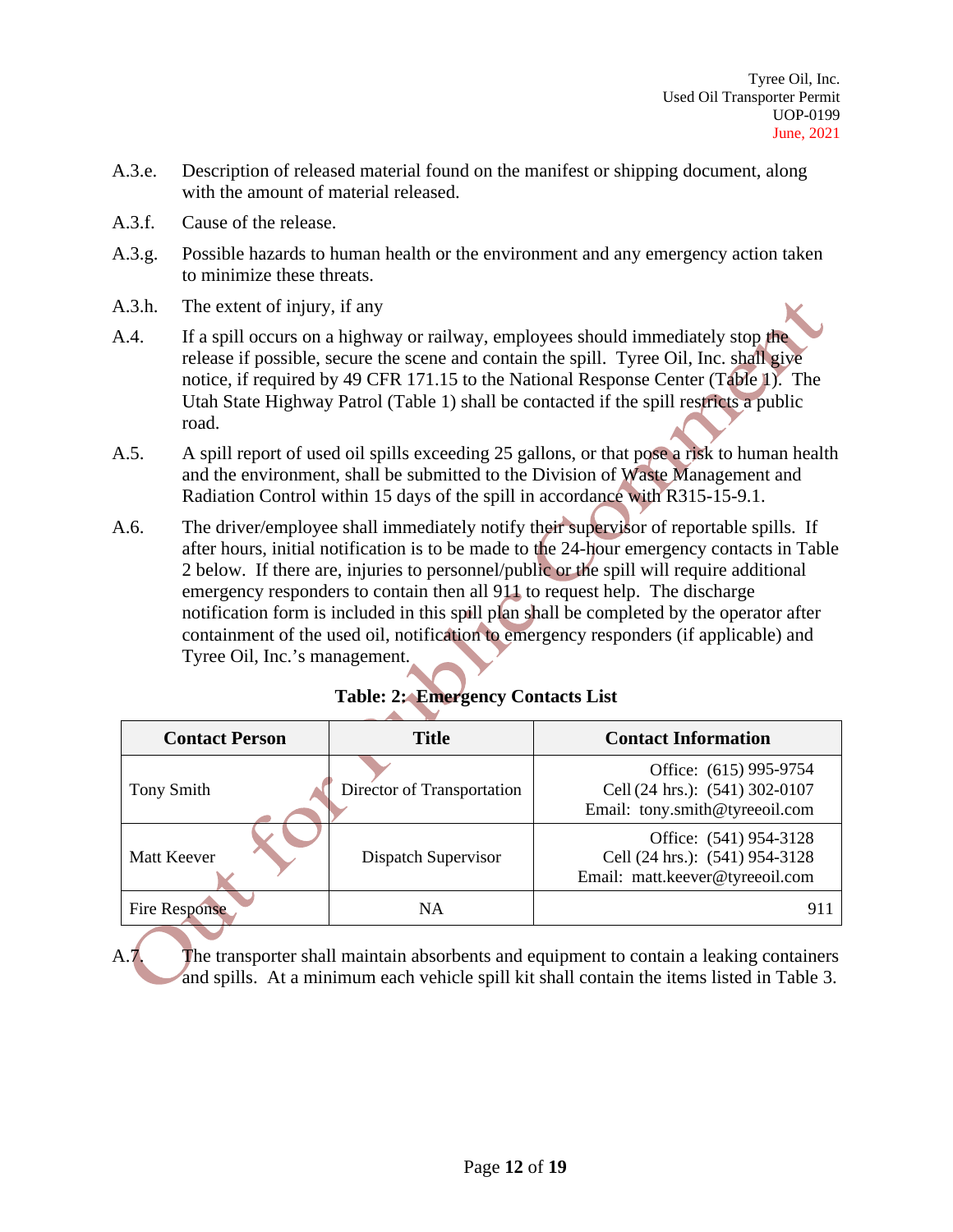| <b>Equipment Description</b>                         | Quantity         |  |
|------------------------------------------------------|------------------|--|
| Shovel / Broom                                       | 1 each           |  |
| <b>Buckets</b>                                       | 3                |  |
| Spill Absorbent Pads                                 | 10               |  |
| <b>Granulated Absorbent</b>                          | $2 \text{ ft}^3$ |  |
| Absorbent Boom/oil sock                              |                  |  |
| Emergency Controls Spill Plan (with contact numbers) |                  |  |
| First Aid Kit and Fire Extinguisher                  | each             |  |
|                                                      |                  |  |

#### **Table 3: Spill Equipment Inventory for Transporters**

- A.8. Employees are exempted from reporting de minimis drips to management that are immediately cleaned up by the responsible employee.
- A.9. The Tyree Oil, Inc. supervisor shall be responsible to initiate and complete any reporting and notification to the required Federal, State and local agencies.

Out For Prair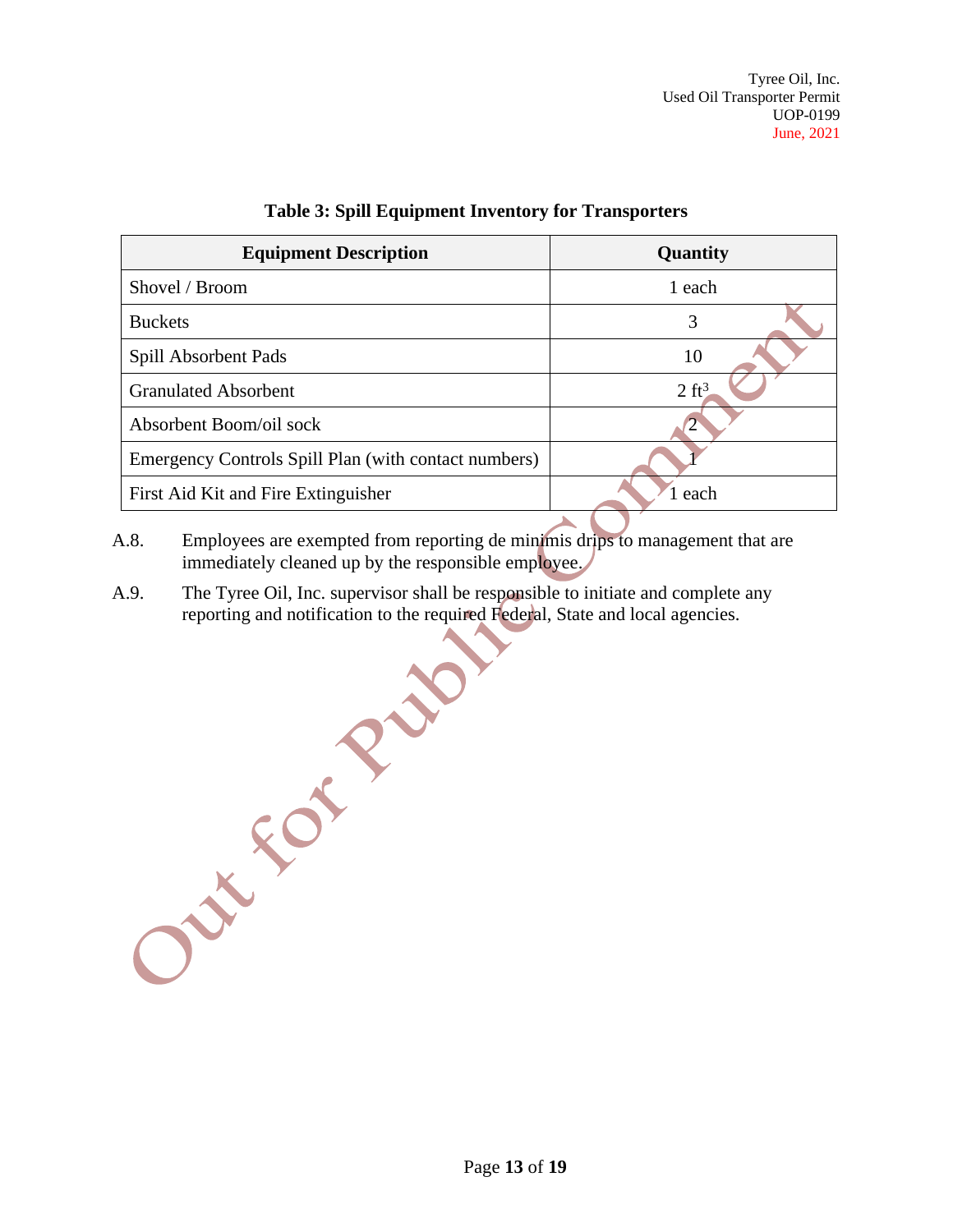# **Attachment 2 Procedures for Recording Halogen Content**

## **A. General Procedures**

A.1. Tyree Oil, Inc.'s drivers shall document the halogen content of the used oil, the determination method and date of entry, if applicable, on the shipping record (Bill of Lading as follows:

# **B. Bill of Lading (Daily record for single transporter)**

B.1. When Tyree Oil, Inc. determines the halogen content using halogen field screening methods or laboratory analytical methods in accordance with Attachment 3(Analysis Plan) the driver shall record the following halogen information:

Halogens≤ 1000 ppm/test

Halogens >1000 ppm/test

B.2. When Tyree Oil, Inc. determines the halogen content using Generator Knowledge provided by the generator, the driver shall write the following:

Halogens ≤1000 ppm/GenKno

Halogens >1000 ppm/GenKno

\*Note: The daily Bill of Lading must be dated.

# **C. Manifest (record for single or multiple transporters)**

C.1. When Tyree Oil, Inc. determines the halogen content using halogen field screening methods or laboratory analytical methods in accordance with Attachment 3 (Analysis Plan) the driver shall record the following halogen information and date the entry in the special handling box of the manifest.

Halogens < 1000 ppm/test date

Halogens >1000 ppm/test date

C.2. When Tyree Oil, Inc. documents the halogen content using Generator Knowledge the driver shall write the following:

Halogens≤1000 ppm/GenKno **(**Date)

Halogens >1000 ppm/GenKno (Date**)**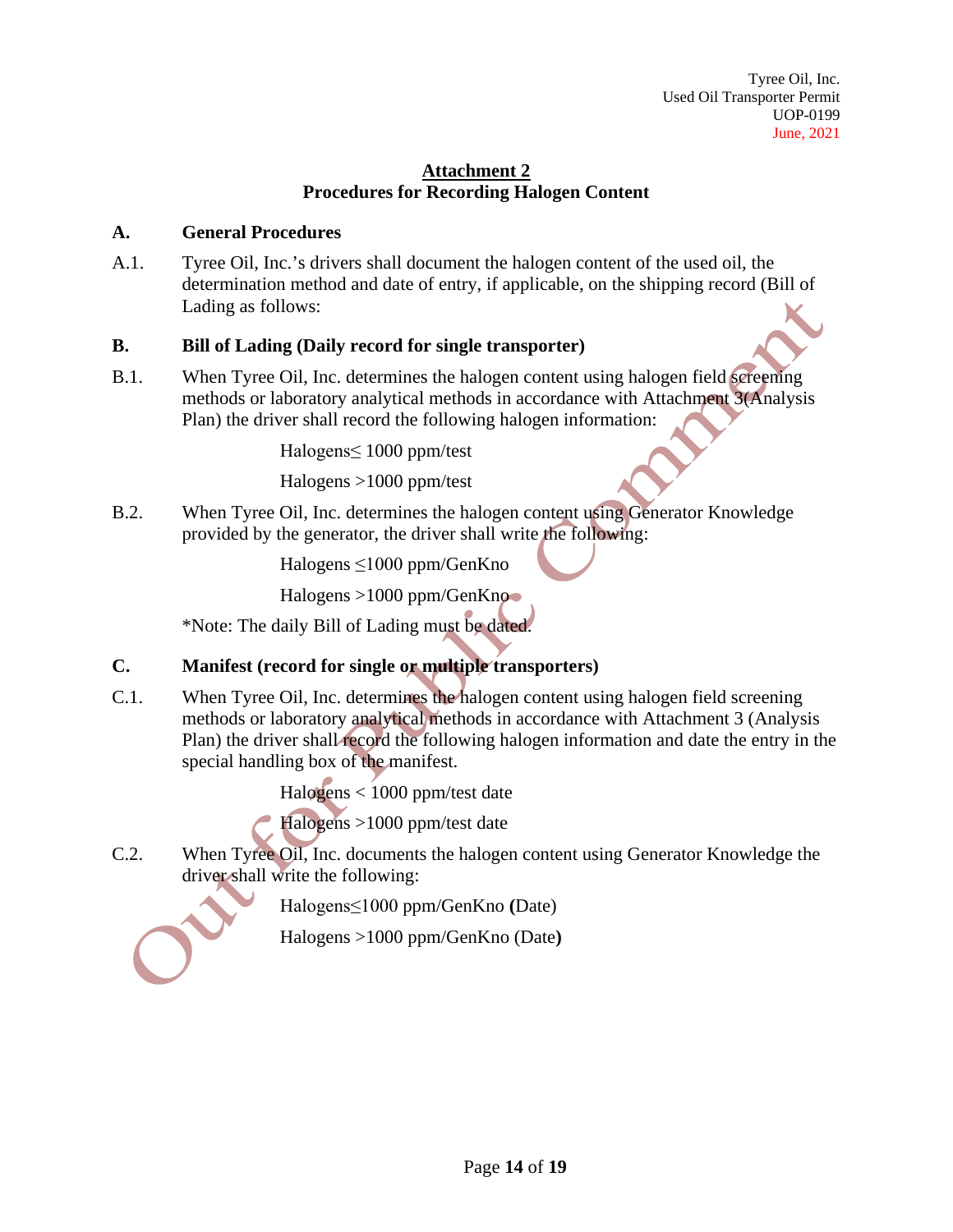# **Attachment 3 Analysis Plan**

### **A. General Requirements**

A.1. Tyree Oil, Inc. shall verify that the halogen content of the used oil collected prior to transport in accordance with at least one of the following halogen verification methods listed in B through D:

#### **B. Halogen Field Screening Methods**

- B.1. If Tyree Oil, Inc. screens the generator's used oil to verify halogen concentration, Tyree Oil, Inc. shall use a halogen field screening method in accordance with the following requirements:
- B.2. Used oil that contains less than 20% water shall be screened for halogens with a CLOR-D-TECT® halogen test kit (EPA Method 9077).
- B.3. Used oil that contains between 20% and 70% water shall be screened for halogens with a HYDROCLOR-Q® test kit. The resulting halogen concentration must be corrected using the following conversion formula to calculate true halogen concentration.

*True Halogen Concentration = Reading Syringe + [(10 + ml oil in sample)/10]*

**Example**: sample contains 6 ml water and 4 ml oil (60% water) and the syringe reading is 2,000 ppm, then the true concentration is:

*2,000 ppm [(10 + 4)/10] = 2,800 ppm*

- B.4. Used oil that contains greater than 70% water shall be screened for halogens with a HYDROCLOR-Q<sup>®</sup> test kit. Correction of the halogen screening results is not required.
- B.5. Tyree Oil, Inc. shall document on acceptance records or bill of lading the screening results.
- B.6. The requirement for a quality control sample (duplicate) may be satisfied by testing prior to off-loading from permitted vehicles in accordance with the CLOR-D-TECT® kits (EPA Method 9077) and is not required for each load collected at individual generators.

## **C. Halogen Determination by Laboratory Analytical Methods**

- C.1. If Tyree Oil, Inc. submits a representative used oil sample to a Utah-certified laboratory to analyze for total halogen concentration, Tyree Oil, Inc. shall use Method 9076 or other equivalent method approved by the Director.
- C.2. Tyree Oil, Inc. shall document the analytical results on the transportation document such as a bill of lading or manifest.

## **D. Halogen Generator Knowledge Method**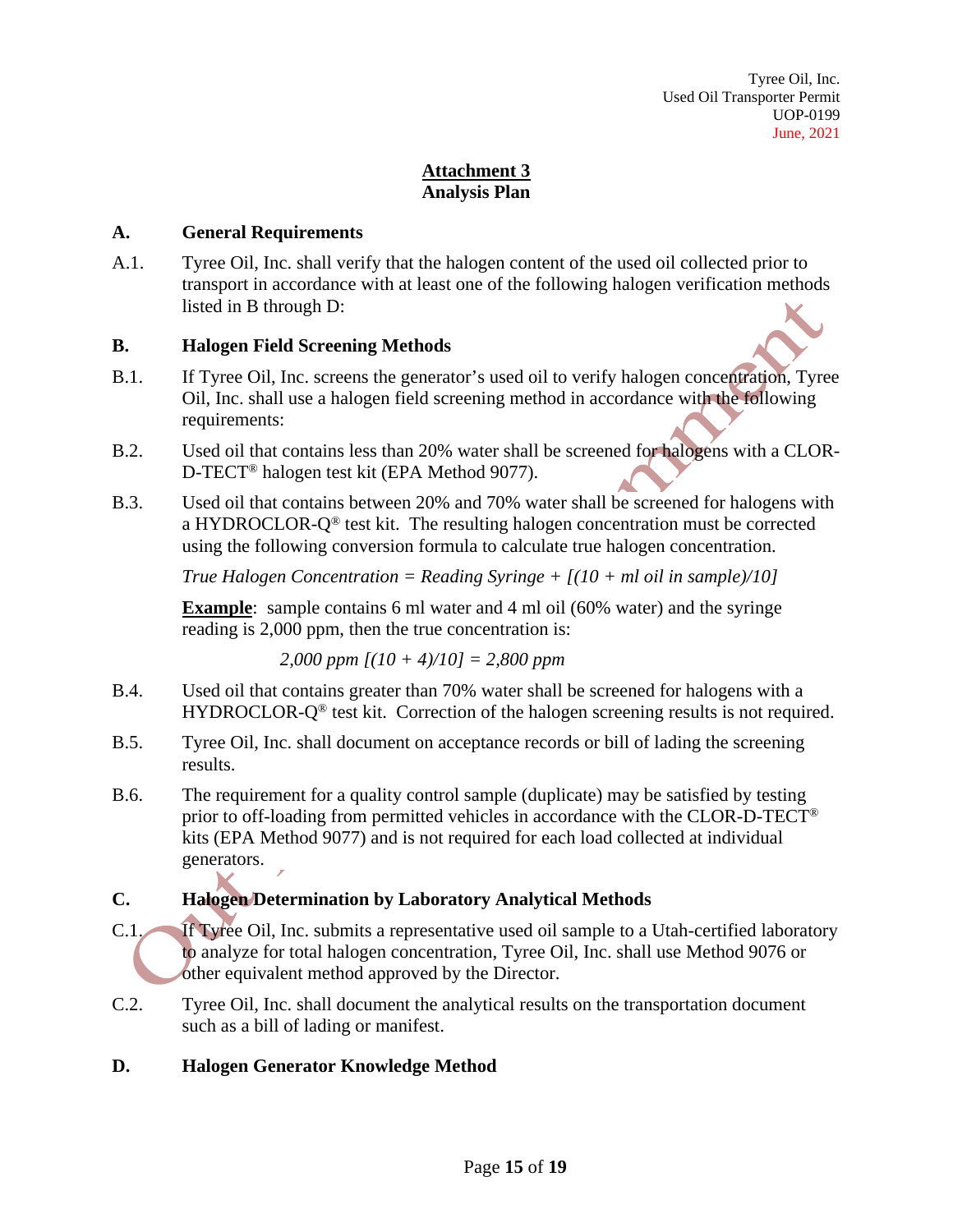- D.1. If relying on generator knowledge, Tyree Oil, Inc. shall have information on file, (e.g., analytical testing, industry process knowledge) from the generator which is sufficient, as determined by the Director, to support any use of generator knowledge.
- D.2. Tyree Oil, Inc. may not rely solely on a safety data sheet (SDS) in making a halogen concentration determination.
- D.3. If relying on generator knowledge, Tyree Oil, Inc. shall document on the shipping record the use of generator knowledge in accordance with Attachment 2 (Procedures for Recording Halogen Content).
- D.4. Used oil determined to be on-specification by a Utah-registered marketer can be collected and transported without further testing. Bills of lading, manifests or other used oil transportation records shall include copies of the analytical results for reference.

#### **E. PCB Contaminated Used Oil**

- E.1. Used oils containing PCB concentrations greater than or equal to 50 mg/kg are subject to TSCA regulations 40 CFR 761. Used oils containing PCB concentrations greater than or equal to 2 mg/kg but less than 50 mg/kg are subject to both R315-15 of the Utah Administrative Code and 40 CFR 761.
- E.2. Table 1 lists required laboratory PCB sample preparation and analytical methods.

| <b>Sample Preparation Methods</b>                                                                                                                                                                                                                                                    | <b>Analytical Method</b> | Analytes <sup>*</sup> |                |
|--------------------------------------------------------------------------------------------------------------------------------------------------------------------------------------------------------------------------------------------------------------------------------------|--------------------------|-----------------------|----------------|
|                                                                                                                                                                                                                                                                                      | 8082A                    | <b>PCB CAS RN</b>     | $PCB$ Aroclor® |
|                                                                                                                                                                                                                                                                                      |                          | 12674-11-2            | 1016*          |
|                                                                                                                                                                                                                                                                                      |                          | 147601-87-4           | 1210           |
|                                                                                                                                                                                                                                                                                      |                          | 151820-27-8           | 1216           |
|                                                                                                                                                                                                                                                                                      |                          | 11104-28-2            | $1221*$        |
| 3500C (General)<br>3580A (Preparation)<br>3665A (Cleanup)                                                                                                                                                                                                                            |                          | 37234-40-5            | 1231           |
|                                                                                                                                                                                                                                                                                      |                          | 11141-16-5            | 1232*          |
|                                                                                                                                                                                                                                                                                      |                          | 71328-89-7            | 1240           |
|                                                                                                                                                                                                                                                                                      |                          | 53469-21-9            | 1242*          |
|                                                                                                                                                                                                                                                                                      |                          | 12672-29-6            | 1248*          |
|                                                                                                                                                                                                                                                                                      |                          | 165245-51-2           | 1250           |
|                                                                                                                                                                                                                                                                                      |                          | 89577-78-6            | 1252           |
|                                                                                                                                                                                                                                                                                      |                          | 11097-69-1            | 1254*          |
|                                                                                                                                                                                                                                                                                      |                          | 11096-82-5            | 1260*          |
|                                                                                                                                                                                                                                                                                      |                          | 37324-23-5            | 1262           |
|                                                                                                                                                                                                                                                                                      |                          | 11100-14-4            | 1268           |
| * Note: Analyses of the Aroclors <sup>®</sup> bolded/* in the last column are mandatory to analyze. Choose an additional<br>two Aroclors <sup>®</sup> from the last column for analysis which could be contained in the oil. A total of seven<br>Aroclors <sup>®</sup> are required. |                          |                       |                |

# **Table 1: PCB Sample Preparation and Analytical Methods**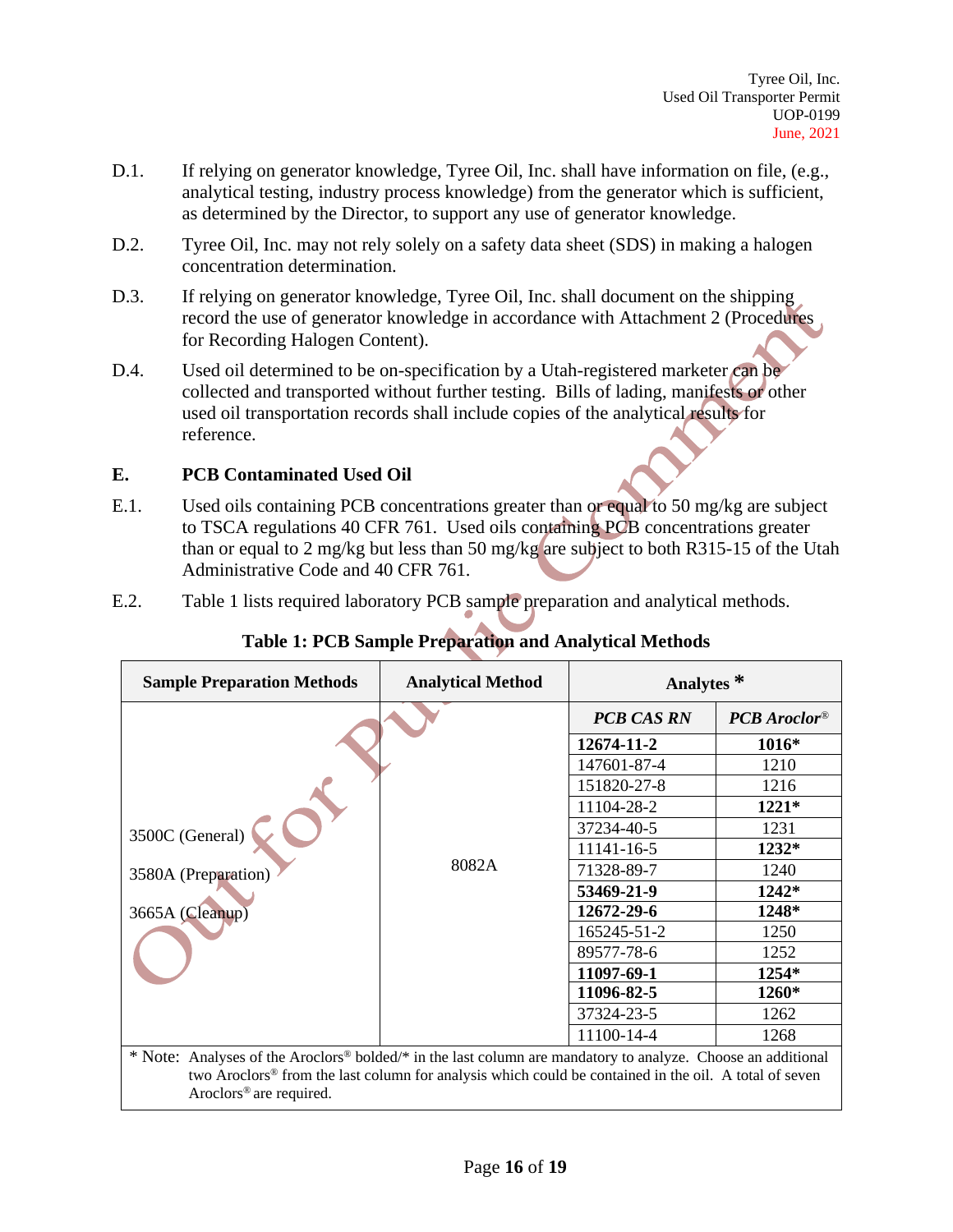- E.3. Tyree Oil, Inc. shall obtain analytical results of dielectric oil used in transformers and other high voltage devices, verifying the PCB concentrations are less than 50 mg/kg prior to loading the used oil into the transportation vehicle.
- E.4. PCB used oil may not be diluted to avoid any provision of 40 CFR 761.
- E.5. If PCB concentrations greater than or equal to 2 mg/kg have been transported, Tyree Oil, Inc. shall assume that all subsequent loads of used oil are contaminated with PCBs and has a quantifiable PCB concentrations of 2 mg/kg or greater unless the equipment has been decontaminated as described in 40 CFR 761 Subpart S.

Page **17** of **19**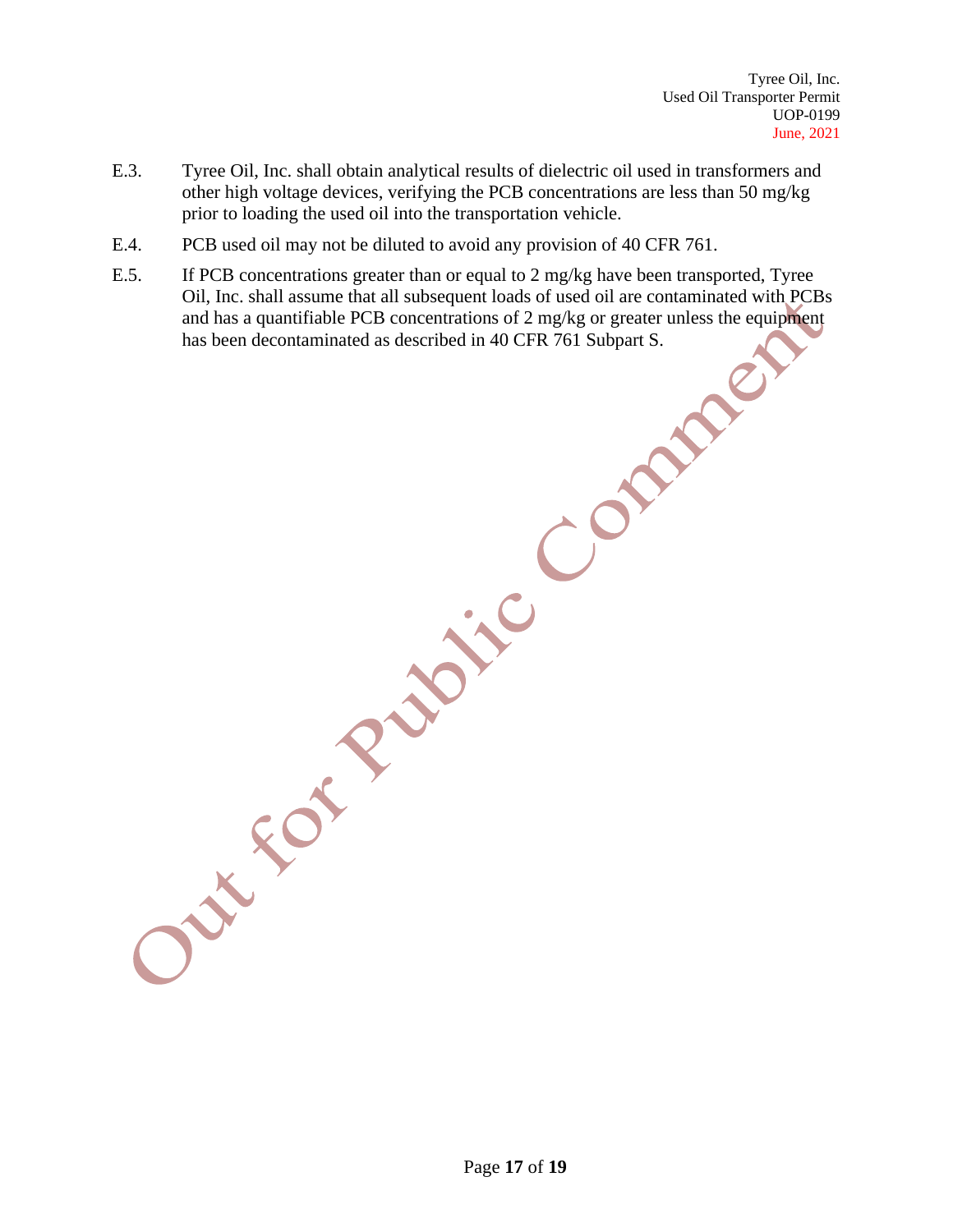## **Attachment 4 Sample Collection Procedures**

#### A. **General**

A.1. Tyree Oil, Inc. employees shall use the sampling procedures below to collect representative sample from customers' tanks and containers when screening used oil for halogen content prior to collection.

#### B. **Procedure 1- Containers < 375 gallons**

B.1. Sampling Equipment

Composite Liquid Waste Sampler (COLIWASA) nominally 175 ml, 39 inch, sample jar.

**B.2.** Step 1

Take COLIWASA and dip into drum or tote make sure the tube fills up a good cross section before closing.

B.3. Step 2

Open sample jar and dispense the entire contents from COLIWASA into sample jar.

B.4. Step 3

Screen sample using CLOR-D-TECT halogen test kit in accordance with Attachment 3 (Analysis Plan).

B.5. Step 4

Empty the sample in the bucket back into the used oil container/tank.

## C. **Procedure 2-Tanks ≥ 375 gallons**

C.1. Sampling Equipment

Dip tube sampler (Polypropylene/ plastic type tube) sampler.

C.2. Step 1

Lower the sampling tube slowly into the liquid waste at a rate that allows the liquid level inside and outside the tube to equalize. Manways located at the top of the Tanker/Pump trucks will be used to collect samples.

# $C.3.$  Step 2

Slowly withdraw dip tube from the liquid. Either wipe the exterior of the sampler tube with a disposable cloth or allow excess liquid to drain back into the used oil container/tank.

C.4. Step 3

Discharge the sample by placing the lower end of the dip tube into a sampling bucket.

C.5. Step 4